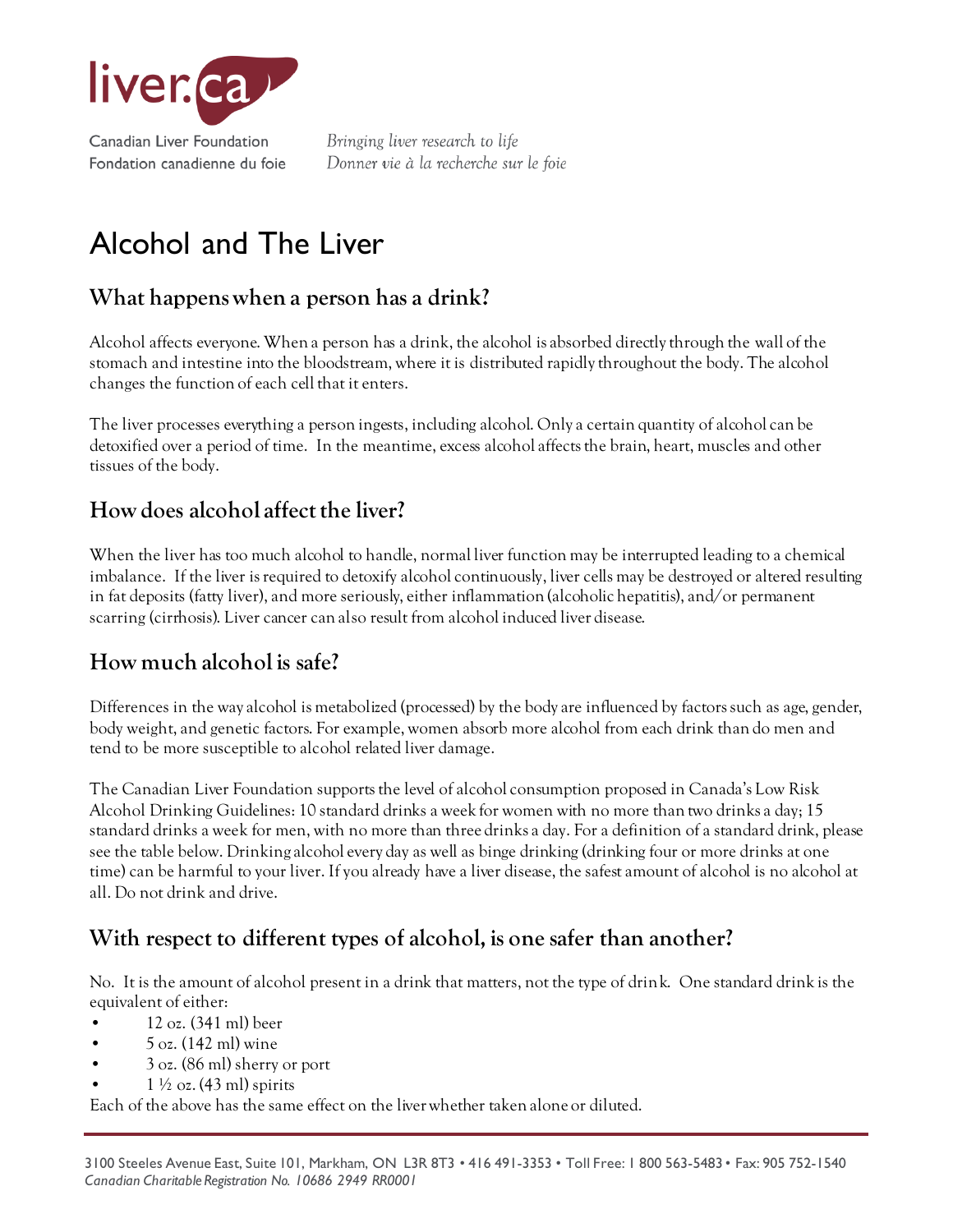

Fondation canadienne du foie

Bringing liver research to life Donner vie à la recherche sur le foie

# **How does alcohol interact with medication?**

Mixing alcohol and medications may damage the liver. Alcohol should not be taken with drugs such as acetaminophen. Many prescribed and over-the-counter medications interact with alcohol, thereby altering the metabolism or effects of alcohol and/or the medication. Examples of these medications include antibiotics, antidepressants, antihistamines, barbiturates, benzodiazepines, muscle relaxants, pain and anti-inflammatory medications. Please consult with your health care provider or pharmacist.

## **How does alcohol affect other forms of liver disease?**

Alcohol consumption has proven to increase the rate of liver damage and risk of cirrhosis in people who already have liver disease, including hepatitis C. Therefore, anyone with hepatitis C, or any other form of liver disease, should not drink alcohol.

## **How do I know if my liver has been damaged by alcohol?**

More than three quarters of liver cells may be non functioning before you notice any symptoms, but by then it may be too late to do anything about it. So it's important to see your doctor and be honest about your alcohol consumption. Through regular physical examinations and blood tests, your doctor will be able to detect early signs of liver disease.

## **What are the symptoms of alcohol related liver damage?**

If the liver is not properly performing its functions, the rest of the body will soon be affected by the lack of nutrients and excess waste products present in the blood. Symptoms and complications arising from liver damage include fatigue, loss of appetite, lowered resistance to infections, jaundice (yellowing of the skin and eyes), swelling of the abdomen, internal bleeding, confusion, and kidney failure.

## **Can alcohol related liver damage be reversed or cured?**

If caught early, minimal liver damage can be reversed if a person abstains completely from drinking alcohol. When there is no alcohol in the bloodstream, the liver cells will be able to return to normal because the liver has a tremendous capacity to regenerate itself.

Alcohol related diseases vary in severity. Anyone who drinks alcohol heavily will develop a condition in which liver cells are swollen with fat globules and water. This condition is called fatty liver and may also result from diabetes, obesity, certain medications, or severe protein malnutrition. Fatty liver caused by alcohol and mild alcoholic hepatitis can be cured when drinking of alcohol is stopped.

However, advanced alcoholic hepatitis can result in serious illness. When cirrhosis develops, the structure of the liver is permanently damaged. The symptoms, signs and outcome of cirrhosis depend on its severity and whether